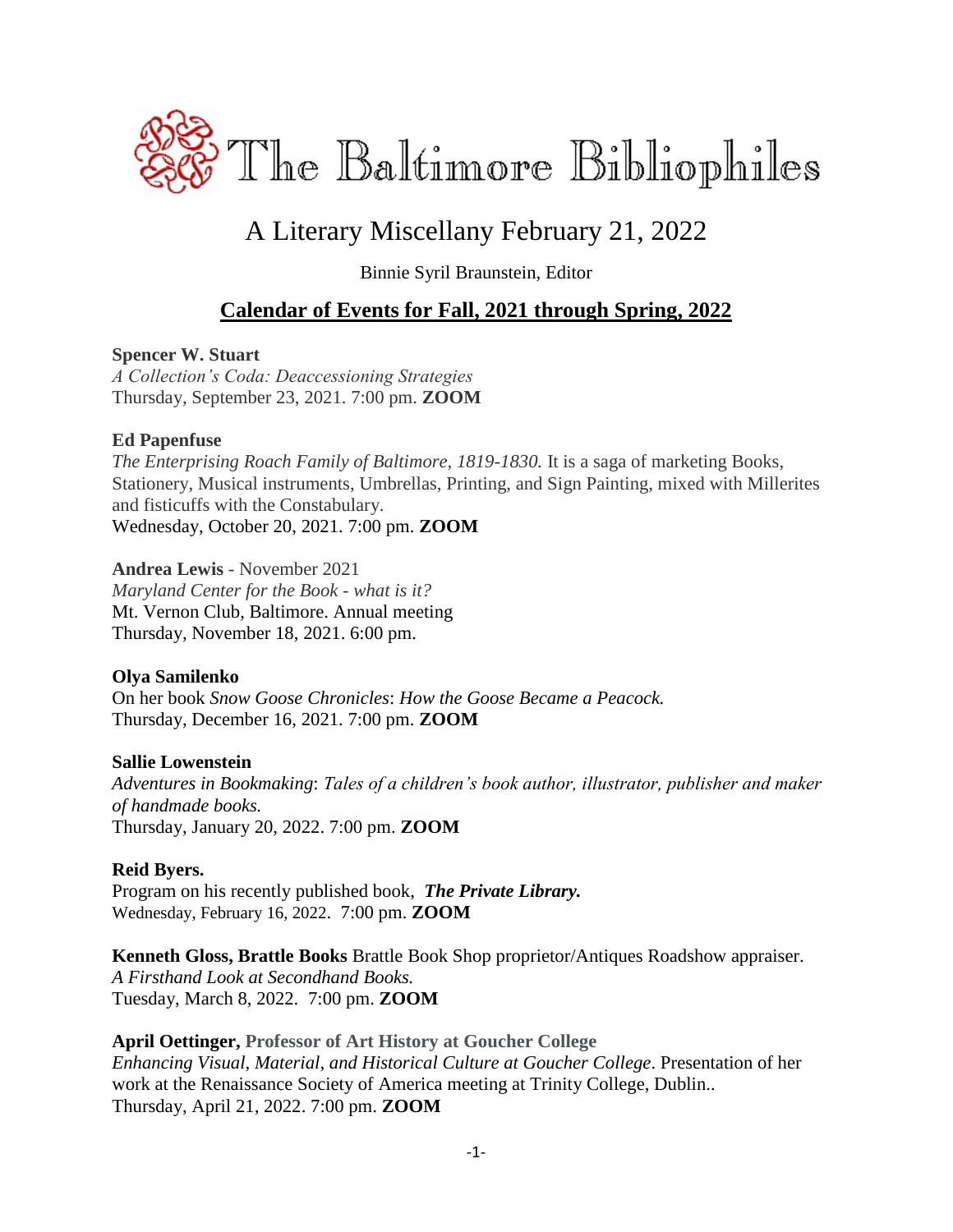**Elizabeth DeBold, Assistant Curator of Collections, Folger Shakespeare Library**

*Brush Up Your Shakespeare* May 2022. Date/Time/Venue TBD. In person or ZOOM

#### **Leonard Marcus.**

Program on the history of children's books and their illustration. June 2022. Date/Time/TBD. ZOOM

#### **Charles Tharp**

On *George Washington's library at Mt. Vernon* Date/Time/Venue TBD. In person.

#### **Binnie Syril Braunstein**

*Secrets of a writing career: How a bus ride led (dragged) the author to pen short stories and romance novels.* Date/Time/Venue TBD. In person or ZOOM

## **News and Notes from Here and There…**

**Kelmscott Bookshop. February Mid-Month Newsletter.** Sale includes 200+ books on **Presidential History, African History, and Periodicals.** Kelmscott's next book fair appearance will be in New York City in April.

<https://conta.cc/3sU9sIN>

*Of note: "Support our local Bookshops!"* **Used, Collectible, Antiquarian, and Specialty Bookshops of the Greater Washington DC Area.** List provided by Elisenda Sola-Sole of Kensington Row Bookshop. (Updated recently by your editor) <https://docs.google.com/document/d/1sy8CFFlt-RTFvKKX4VmORmcLe-ZCXShp-wmXyzhECrU/edit>

*The Biblio File***: Nigel Beale interviews Steven Heller on the great book designer Alvin Lustig.** [https://mailchi.mp/84347ab92ddc/steven-heller-on-the-great-book-designer-alvin-lustig-latest-episode](https://mailchi.mp/84347ab92ddc/steven-heller-on-the-great-book-designer-alvin-lustig-latest-episode-the-biblio-file-podcast-hosted-by-nigel-beale?e=4d50868158)[the-biblio-file-podcast-hosted-by-nigel-beale?e=4d50868158](https://mailchi.mp/84347ab92ddc/steven-heller-on-the-great-book-designer-alvin-lustig-latest-episode-the-biblio-file-podcast-hosted-by-nigel-beale?e=4d50868158)

**Kurt Zimmerman: "Camaraderie and Competition: The Big Five of Abraham Lincoln Collectors."** <http://www.bookcollectinghistory.com/2022/02/camaraderie-and-competition-big-five-of.html>

**Hornbake Library, University of Maryland, College Park: New Exhibit:** *100th Anniversary of James Joyce's Ulysses.* [https://hornbakelibrary.wordpress.com/2022/02/08/new-exhibit-100th-anniversary-of-james-joyces](https://hornbakelibrary.wordpress.com/2022/02/08/new-exhibit-100th-anniversary-of-james-joyces-ulysses/)[ulysses/](https://hornbakelibrary.wordpress.com/2022/02/08/new-exhibit-100th-anniversary-of-james-joyces-ulysses/)

*Bite Sized Book History***. Bibliographic YouTube series** from Alexandra (Allie) Alvis, Type Punch Matrix Book Historian; Cataloguer. Past topics have included miniature books, fore-edge paintings, manicules, and chained libraries, among others. [https://www.youtube.com/channel/UCtNISxDL3\\_3VuLVk6sFinJg](https://www.youtube.com/channel/UCtNISxDL3_3VuLVk6sFinJg)

*Fine Books* **&** *Collections***: Fine Mid-Month Book Notes.** <https://www.finebooksmagazine.com/>